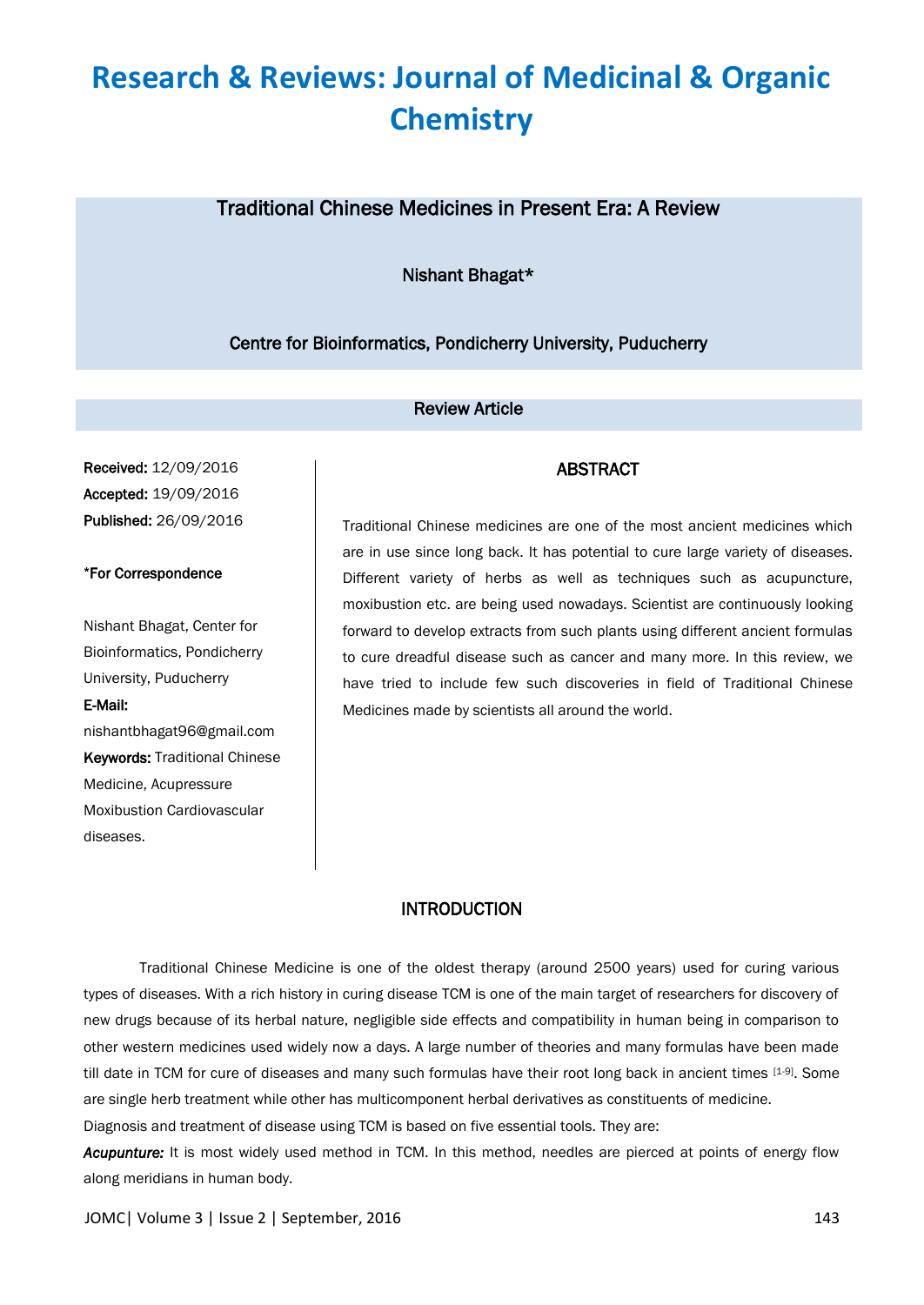*Diagnosis of energy:* It is used for examining disease symptoms by detecting points on wrist, palms, tongue, skin and ear.

*Chinese Pharmacology:* It uses various herbal plants, animals and minerals for treatment of various diseases.

Massage: It is done on muscle-tendon system, meridians and acupuncture points, joints.

*Medical gymnastics:* It is a method of cure in which patients perform exercise, along with proper breathing.

Along with these methods two other tools called cupping and moxibustion are also used. In cupping, cups are applied over patient's skin after heating air inside cup. In moxibustion acupuncture points are heated with heat or torch hub. Usually mugwort is used for heating purpose in moxibustion [10].

After discovery of Artemesin-drug used for treatment of malaria by Prof. Youyou Tu et al. from Artemesia annuna (qinghao), TCM again come in light of scientific world of new drug discovery. Since then, many compounds such as ephedrine, digoxin, tripterygium glycosides and burberin etc. have been extracted from Chinese herbs. These herbs along with their high biological activity are very good for clinical practices.

In this review we have tried to give an overview of various therapies and medicines in Traditional Chinese Medicine for cure of various types of disease. A brief account of problems and limitation with TCM would also be discussed.

#### ACUPUNTURE

Acupunture is one the most widely used method of curing disease under TCM. It has been reported that acupuncture could be beneficial in treatment of many diseases. Chronic pains, neurological deficits, back pains are few common disease cured by acupuncture therapy [11-14].

#### TCM in female reproductive therapy

It have been found that TCM have a wide range of use in treatment of gynaecological and infertility problems. According to a case report 21 infertile female patients were administered with Traditional Chinese Medicine with and without acupuncture and give a surprising result. 66.7% i.e. 14 out of 21 pregnant cases were reported after two year of treatment and other 7 were advised to prolong medication. Later out of these 7 cases 5 more successful case was reported [15].

It have been found that even after the menopause in some Chinese women's menopausal symptom such as sweating, hot flushes and emotional manifestations exist as result of lower oestrogen concentrations. Research reported that when a combination of two herbs named Angelica sinensis and astragali were administered to postmenopausal subjects under GCP (Good Clinical Practice Regulation) many symptoms were controlled [16].

According to other researchers it have been found that Chinese medicines have potential to cure female infertility problems by improving reproductive outcomes during in vivo fertilization, curing polycystic ovarian syndromes, endometriosis and relieving mental stress [17].

Extracts of herb Paris polyphylla suppress level of estrogen-related receptor (ERR)-alpha activator and peroxisome proliferator-activated receptor-gamma coactivator (PGC)-1alpha and controls ovarian cancer [18].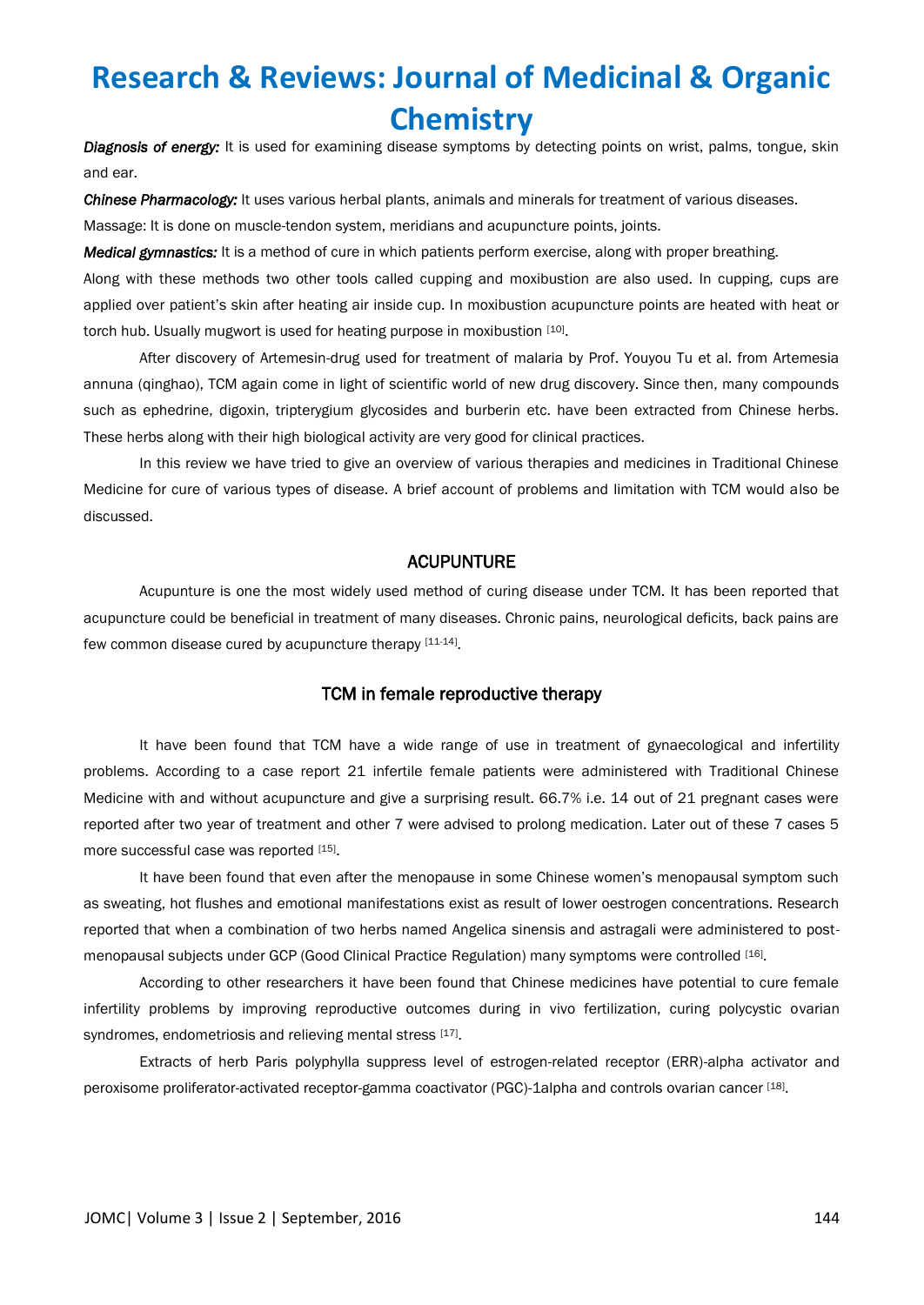### **Research & Reviews: Journal of Medicinal & Organic Chemistry** TCM in Generalized Anxiety Disorder (GCM)

Acupuncture, one of the complementary and alternative medicine which is a now a characteristic component of TCM have a great effect in controlling Generalized Anxiety Disorder. Symptoms of GCM include excessive, unexplained, uncontrollable and most of the times irrational worry regarding day to day activity. In general, antidepressants and anxiolytics used to GCM take long time in their action and cause various side effects. Acupuncture has proved to be good alternative in comparison to medication. Its efficacy in curing disease was same as that of medicines and it reported negligible side effects [19].

One another Chinese medicine named Yiqiyangxin when administered to GCM patients along with cognitive therapy produces effective response which was measured by Zung Self-rating Anxiety Scale (SAS), Hamilton Anxiety Scale (HAMA) [20]. Gamisoyo-San, one other CM also have been reported to show effective impact on GCM [21].

#### TCM in Cardiovascular diseases

Atherosclerosis or Peripheral arterial disease is one of the main causes for cardiovascular disease. As per data it causes second most number in deaths around the world after cancer. In 2010 cardiovascular diseases caused 32% of all deaths [22]. According to TCM Atherosclerosis is associated with Chinese theory of "pain due to obstruction". It has been diagnosed simultaneous application of treadmill exercise and moxibutstion therapy is used for removal of blockages in arteries. Studies suggested that TCM in combination with western medicine therapy is a promising cure for heart related diseases [23-26].

A well-known Chinese herb Chuanxiong Rhizoma or Chuanxiong is used since several decades in treatment of cardiovascular diseases. Chuanxiong is used for activating circulation of blood flow and treatment of various types of Thromboembolic Diseases. According to a study it is revealed that a classical formula of Sanhe Decoction (SHD) which is a combination of 7 herbs is used for treatment of gastrointestinal as well as cardiovascular diseases. Seven herbs include Lilli Bulbus, Salvia Miltiorrhiza, Alpinia Officinarum Rhizoma, Amomum Villosum, Santail Albi Lignum, Lindera Aggregata and Cyperus Rotundus. Among them Radix Salvia and Lilli Bulbus is used for treatmentiof cardiovascular disease and Alpiniae Officinarum Rhizome and Fructus Amomi cures gastrointestinal diseases and Santail Albi Lignum is useful in treating both diseases [27].

Another medicine named Radix Salvia miltiorrhiza derived from Salvia miltiorrhiza roots also proved to be helpful in controlling atherosclerosis<sup>[28]</sup>.

Uncaria rhynchophylla, also known as Chinese Gou Teng belongs to Rubiacea family and useful for treatment of cardiovascular diseases due to presence of high content of indole alkanoids and other active compounds such as terpenoids, phenols and flavonoids [29].

#### TCM in cancer therapy

Cancer is one of the most dreadful diseases of today's era. Nowadays therapy used for cancer is mostly based on radiology or chemotherapy. Efforts are always been made to find new alternatives for these therapies as side effects of anticancer drugs reduces the immunity as well as physical quality of an individual suffering from disease.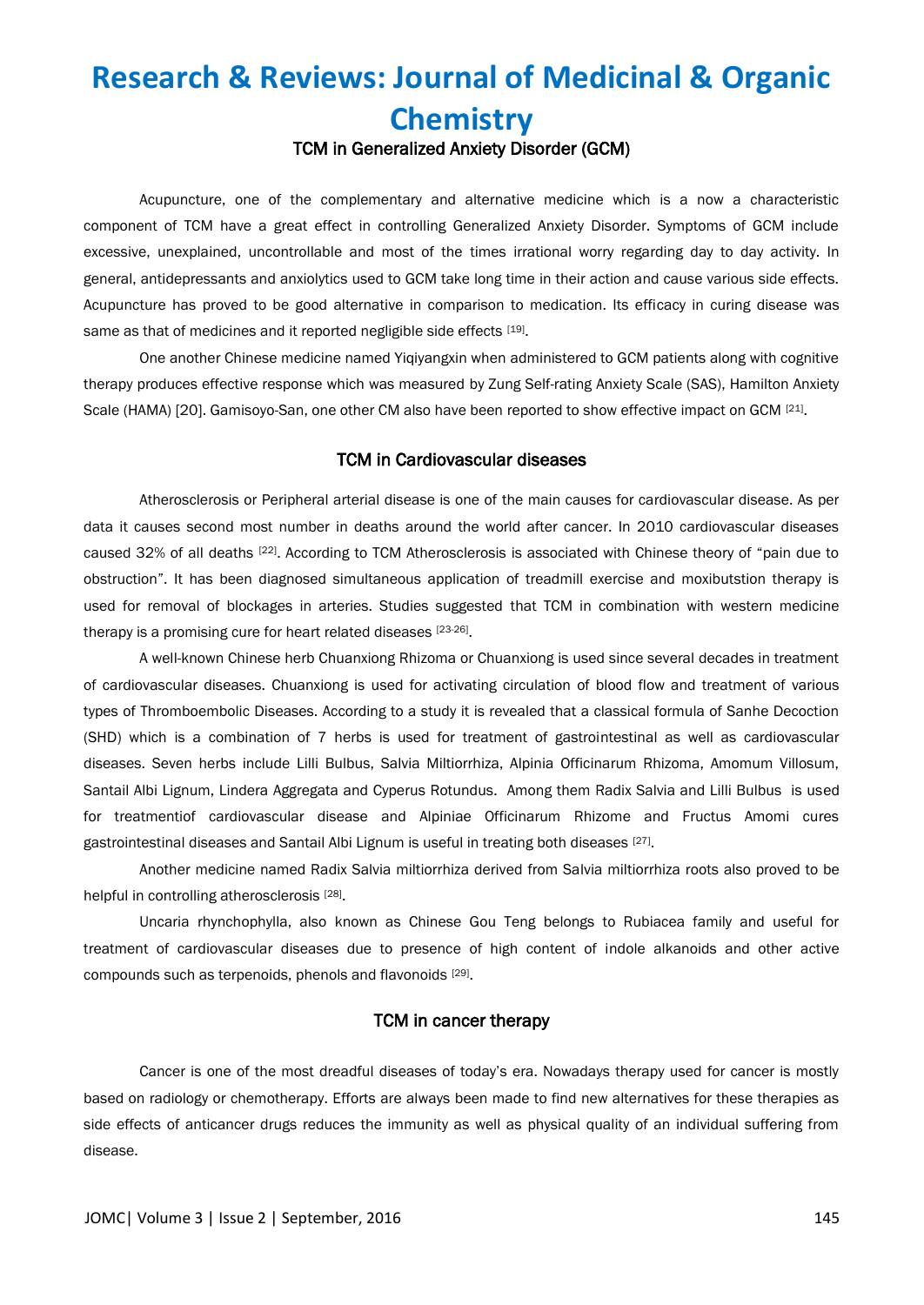Traditional Chinese medicine have great potential to cure those types of cancer which can't be cured using western medicine such as hepatocellular carcinoma and pancreatic carcinoma by its concept of "holistic therapy", "in appositive attack evil" and " one tumor coexistence".

TCM are very specific in their action in detection and action on tumours. They not only destroy cancerous cells but also creates unfavourable environment which inhibits growth of further cancerous cells [30].

A Chinese herbal medicine named LANGDU, is derived from roots of Euphorbia prolifera is used as an anticancer drug for treatment of various types of cancer including breast cancer [31]. Panax ginseng, a Chinese herb is used in is extraction of around 40 different kinds of ginsenosides. Among them, Ginsenoside Rg3 has a great potential for treating cancer of all types and in present days it is one of the most burning topic for researchers [32-35].

 Yang Wei Kang Liu, a traditional Chinese formula when used in combination with chemotherapy, increases survival of patients suffering from gastric cancers even in their fourth stage [36,37].

#### Other fields of TCM –An Overview

Phenolic glycosides derived from extracts of Lipariso dorata, an herbaceous plant belonging to orchid family and found abundantly in Western China is have reported anti-diabetic as well as anti-inflammatory action [38,40]. Research suggests that Moxibustion have strong anti-inflammatory effect in adjuvant arthritis. This effect is due to Transient Receptor Potential Vanilloid sub type 1 or TRPV1 [41,42].

 Pleurotus eryngii, an edible mushroom which is used extensively in North Africa, Asia and Europe have many therapeutic values and extracts from it have reported anticancer, antimicrobial, antiviral, antioxidant, immunomodulating, anti-allergic, hypolipidemic and estrogen like activity. Table 1 shows various various therapeutic effects and bioactive compounds of Pleurotus eryngii <sup>[43-46]</sup>. Music therapy is mentioned in China's oldest medical text named "The Yellow Emperor's Classic of Medicine". This therapy is also based on five-element theory, a foundation theory of TCM. As per this theory "jiao" note belongs to wood element, is spring's sound and controls proper function of liver. "Zhi" note is related to fire element, is sound of summer and controls proper heart function. Other notes are shang, gong and yu note belonging to mental, earth and water element and controls proper function of lung, spleen and kidney. Music Therapy has been useful in rehabilitation of children's suffering from Cerebral Palsy.

 Creative music therapy, individualized music therapy, Orff music therapy, using RBT music therapy etc. are various forms of therapy used. It has been observed that a better cooperation was observed by patients for music therapy in comparison to other western therapies [47-50]. Diabetes is one of the most prevalent diseases which is affecting a large part number of population in these days. In diabetes depression is one of the serious complications which affect patient's quality of life. As per estimate it is expected that by 2050, 25% of diabetes patients would be under depression [51]. According to a recent research by Tang et al proved that Wu Ling Capsule improves depression in type 2 diabetes patients [52-54]. Wu Ling capsule is a kind of Chinese medicine with its main ingredient as Wu Ling Powder. It was first proposed to cure some of the symptoms of depression with insomnia and anxiety disorders. Presently, it has been used only as an experimental drug and has shown very promising results.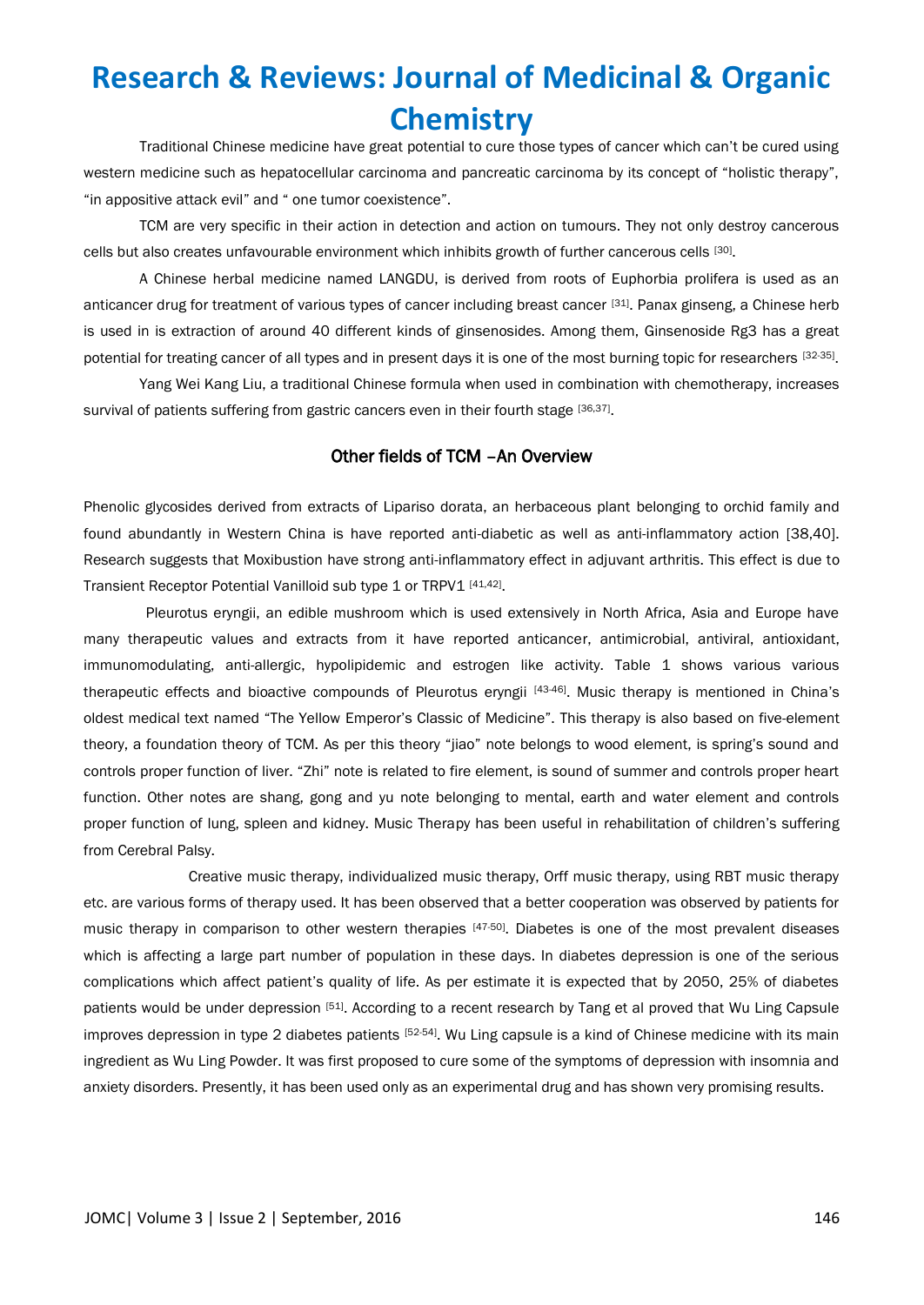### **Chemistry**

| Source          | <b>Bioactive compound</b> | Therapeutic effects              |
|-----------------|---------------------------|----------------------------------|
|                 | Polysaccharide            | Anticancer activity/             |
|                 |                           | Antioxidant/Immuno-              |
| Fruiting body   |                           | Modulating effects/              |
|                 |                           | Hypolipidemic/Antimicrobial      |
|                 |                           | activity                         |
|                 | Polysaccharide protein    | Anticancer activity              |
|                 | Phenolic                  | Antioxidant                      |
|                 | Eryngin                   | Antimicrobial activity           |
|                 | Laccase                   | Antiviral activity               |
|                 | Acidic                    | Immuno-modulating effects        |
|                 | glycosphingolipids        |                                  |
|                 | Water extracts            | Immuno-modulating effects/       |
|                 |                           | Hypolipidemic                    |
|                 | Methanol extracts         | Antioxidant                      |
|                 | Ethanol extracts          | Antimicrobial activity/Anti-     |
|                 |                           | Allergic Property, Estrogen like |
|                 |                           | activity                         |
| <b>Mycelial</b> | Water extracts            | Antiviral activity               |
| Sporocarp       | Pentacyclic triterpenoid  | Anticancer activity              |
| Culture medium  | polysaccharide            | Anticancer activity/Antioxidant  |
| Solid culture   | Eryngiolide A             | Anticancer activity              |

#### Table 1: Therapeutics effects and bioactive compounds of Pleurotus eryngii.

A research by Kang X, et al. determines the effect of two kidney tonifying chinese medicine recipe Zuogui Wan (ZGW) and Yougui Wan (YGW) on serum corticosterone (CORT), learning and memory ability and expression of learning and memory related signal transduction molecules in aging rats. As per their findings, memory as well as spatial learning ability of was improved. Effects of ageing were also improved in senile rats as a result of down regulating of high corticosterone level and up-regulation of signal transducing proteins [54-57].

Herba swertia, also known as Dang Yao is a traditional medicine used for cure of jaundice due to dampness and heat, hydrochoandric pain, diarrhoea and loss of appetite. Recent research suggests that Herba swertia can be used for treatment of gastrointestinal disorders in vivo. It has been suggested that Herba swertia have similar affect like domperidone on gastrointestinal system and stimulates contraction of gastric muscles and leads to inhibition of dopamine effects on postsynaptic cholinergic neurons. Thus, this herb proved to be a promising cure for treatment of gastrointestinal disorders such as gastric emptying, pepsin activity, mobility of ileum, intestinal propulsion [58-61].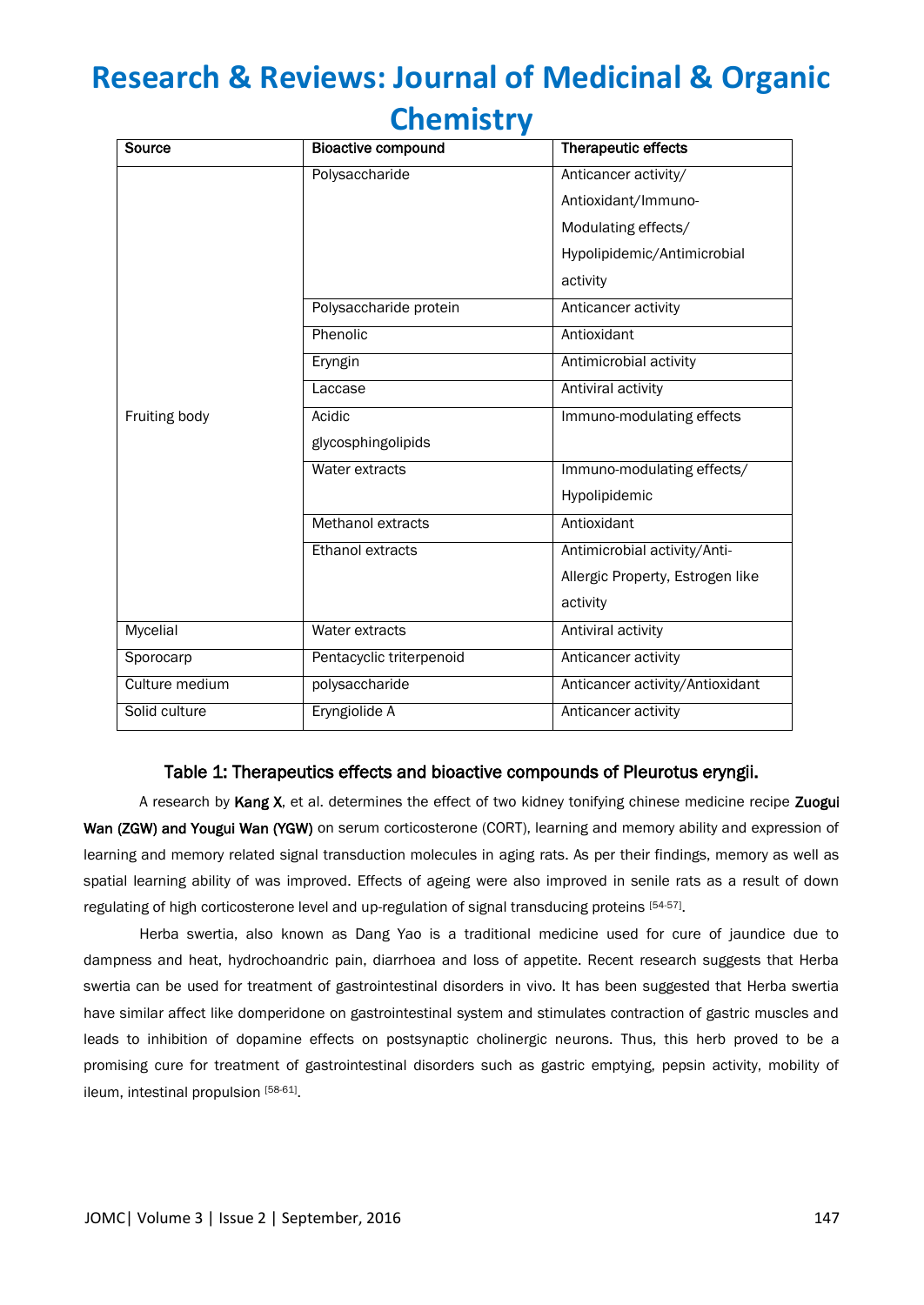Combination of several herbs under Chinese herbal formula proved to be useful in treatment Alzheimer's disease (AD). As AD is a multitarget disease and involving several signalling pathways a combination of drugs under Chinese herbal formula is effective cure [62].

Liuwei Dihuang Wan, a traditional Chinese formula is useful for treatment of Osteoporosis. Liuwei Dihuang Wan is a collection of six herbs named Rehmannia glutinosa Libosch. (Family: Scrophulariaceae), Cornus officinalis Sieb. (Family: Cornaceae), Dioscorea opposite Thunb. (Family: Dioscoreaceae), Alisma orientale (G. Samuelsson) Juz (Family: Alismataceae) Poria cocos (Schw.) Wolf (family: Polyporaceae) and Paeonia suffruticosa Andrews (family: Paeoniaceae) [63]. As per administration of Liuwei Dihuang Wan, bone mineral density (BMD), bone mineral content and antioxidant enzymes in blood level increased and Calcium and Phosphorus level in decreases [64,65]. Isoliquiritigenin, a chaconoid compound which is an extract of Chinese herbal medicine named Licorice proved to be a cost effective and potential natural agent for treatment of angiogenesis-dependent diseases [66].

Various neurological disorders such as epilepsy, facial paralysis and apoplexy pains are treated by using Asian scorpions such called Buthus martensii Karsch. Extracts from scorpion its venom as well as its body parts are used for making medicine [67-70].

#### **Challenges faced by TCM**

TCM proved to have lot of advantages over western medicines in curing various diseases. But on the dark side few demerits are also associated with the TCM's. Due to the presence of large number of components in TCM it is very difficult for extraction of those compounds which are bioactive and have high pharmacological activity [71- 76]. Due to its slow action time, it would not be possible to implement TCM for quick relief in case of serious injuries.

One of the major problems of TCM is its dose specificity. Dose specificity for each and every individual differs. Thus, it is quite difficult to adjust different quantity for different individuals. There are several endangered plants that have very good therapeutic activity and presence of bioactive compounds. If these plants are used further for production of drugs, they may lead to extinction.

#### **CONCLUSION**

Traditional Chinese medicines are great source of medication for wide range of diseases. Its side effects are negligible as compared to western medicines. Irrespective of these advantages a lot of work is to be done on its dose fixation and extraction process. Efforts are required by government agencies to support institutions and promote development of this medication process.

#### **REFERENCES**

- 1. Gao Y, Jin FY, Wang XP, Zhao Y, Liang GY (2012) Simultaneous Determination of Seven Bioactive Compounds in Wuji Pill by HPLC. J Chromat Separation Techniq 3:132.
- 2. Wang T, Zheng S, Shi D, Qiao S, Guo L, Wang R, Bai G (2016) Traditional Chinese Medicine A Source of Innovative Drugs. Med Aromat Plants 5: e169.
- 3. Hijikata Y (2016) Treatments of Lung Diseases by Treating Liver, Kidney and Spleen with Kampo Medicines or Traditional Chinese Medicines. J Tradi Med Clin Natur 5: 190.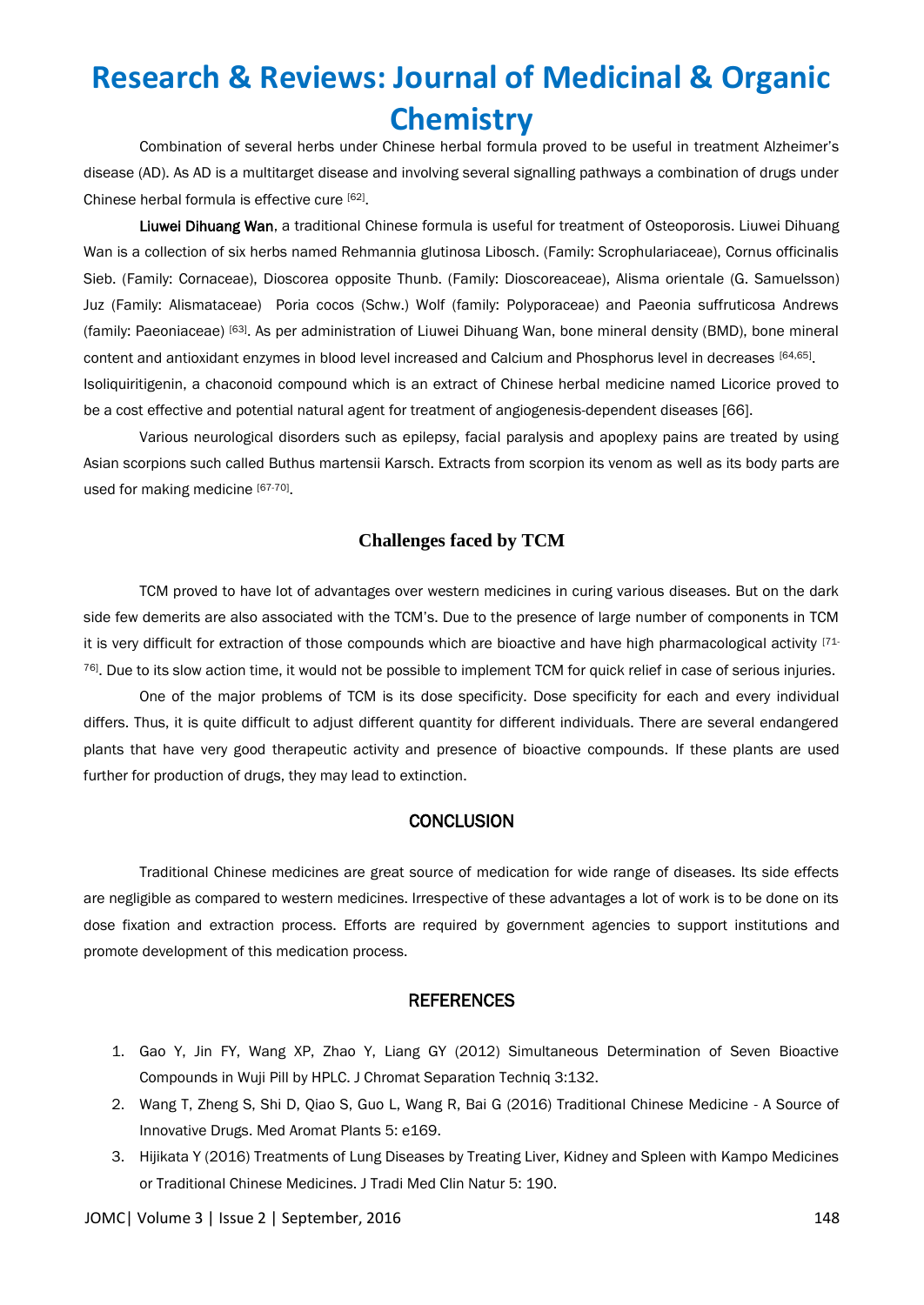- 4. Zhang YL, Zhang Y, Wang X, Wang S and Qiao Y (2015) Three-Dimensional Pharmacological Characteristics of Taste Type II Receptors and Ligand-Based Virtual Screening in Chinese Herbal Medicine. RRJCHEM 4.
- 5. Baur-Mueller B (2015) The Treatment of Herpes Zoster and Post Zoster Neuralgia with Acupuncture and Western Herbs in Chinese Medicine. J Homeop Ayurv Med 4: 179.
- 6. Zhang Q, Liu Y, Di Z, Han C, Liu Z (2016) The Strategies for Increasing Cordycepin Production of Cordyceps Militaris by Liquid Fermentation. Fungal Genom Biol 6: 134.
- 7. Liu Z, Geng W, Zhang X (2016) The Role of Orexin in the Effect of Electroacupuncture on Inflammatory Cytokines and Respiratory Regulations in a Rat Model of Smoke Induced Chronic Obstructive Pulmonary Disease: A Short Review. J Yoga Phys Ther 6: 225.
- 8. Zheng S, Wang T, Shi D, Guo L, Qiao S, et al. (2015) The Principle of Principal, Assistant, Complement and Guide in Traditional Chinese Medicine. Med Aromat Plants 5: e163.
- 9. Hongcai S (2013) The Method of Research Subject Chosen and Clinical Orientation in the Secondary Development of Famous and Excellent Chinese Patent Medicines. Altern Integ Med 1: e102.
- 10. Pelullo CP, Abuadili AV, Iommelli O, Attena F (2015) Self-reported Changes in Health Status in a Traditional Chinese Medicine Centre: An Observational Study. J Nov Physiother 5: 243.
- 11. Leung PC (2015) The Use of Acupuncture for Back Pain. J Spine 4: e114.
- 12. Deyo RA, Weinstein JN (2001) Low back pain. N Engl J Med 344: 363-370.
- 13. Coan RM, Wong G, Coan PL (1981) The acupuncture treatment of neck pain: A randomized controlled study. Am J Chin Med 9: 326-332.
- 14. Ernst E, White AR (1998) Acupuncture for back pain: a meta-analysis of randomized controlled trials. Arch Intern Med 158: 2235-2241.
- 15. Chui SH, Chow FC, Szeto YT, Chan K, Lam CWK (2016) A Case Series on Acupuncture Treatment for Female Infertility with Some Cases Supplemented with Chinese Medicines – Follow Up Study. J Community Med Health 6: 398.
- 16. Cheng KF, Leung PC (2015) A Clinical Trial for Traditional Chinese Medicine Following Guidelines of Good Clinical Practice. Altern Integ Med 4: 188.
- 17. Xia JF, Inagaki Y, Zhang JF, Wang L, [Song PP](http://www.ncbi.nlm.nih.gov/pubmed/?term=Song%20PP%5BAuthor%5D&cauthor=true&cauthor_uid=27484764) (2016) Chinese medicine as complementary therapy for female infertility. Chin J Integr Med.
- 18. [Wang CW,](http://www.ncbi.nlm.nih.gov/pubmed/?term=Wang%20CW%5BAuthor%5D&cauthor=true&cauthor_uid=27271583) [Tai CJ,](http://www.ncbi.nlm.nih.gov/pubmed/?term=Tai%20CJ%5BAuthor%5D&cauthor=true&cauthor_uid=27271583) [Choong CY,](http://www.ncbi.nlm.nih.gov/pubmed/?term=Choong%20CY%5BAuthor%5D&cauthor=true&cauthor_uid=27271583) [Lin YC,](http://www.ncbi.nlm.nih.gov/pubmed/?term=Lin%20YC%5BAuthor%5D&cauthor=true&cauthor_uid=27271583) [Lee BH,](http://www.ncbi.nlm.nih.gov/pubmed/?term=Lee%20BH%5BAuthor%5D&cauthor=true&cauthor_uid=27271583) et al. (2016) Aqueous Extract of Paris polyphylla (AEPP) Inhibits Ovarian Cancer via Suppression of Peroxisome Proliferator-Activated Receptor-Gamma Coactivator (PGC)-1 alpha. [Molecules.](http://www.ncbi.nlm.nih.gov/pubmed/27271583) 2016 Jun 3: 21.
- 19. Rui Ma, Shujun Xu, Xiuyun Wen,Qian Wu,Yanan Wu, et al. (2014) Acupuncture for Generalized Anxiety Disorder: A Systematic Review. J Psychol Psychother 4: 155.
- 20. Wang T, Ding JY, Xu GX, Zeng Y, Xiao SR (2012) Efficacy of Yiqiyangxin Chinese medicine compound combined with cognitive therapy in the treatment of generalized anxiety disorders. Asian Pac J Trop Med 5: 818-822.
- 21. Park DM, Kim SH, Park YC, Kang WC, Lee SR, et al. (2014) The comparative clinical study of efficacy of Gamisoyo-San (Jiaweixiaoyaosan) on generalized anxiety disorder according to differently manufactured preparations: multicenter, randomized, double blind, placebo controlled trial. J Ethnopharmacol 2: 11-17.
- 22. (2012) Disease Statistics. NHLBI Fact Book: Chapter 4.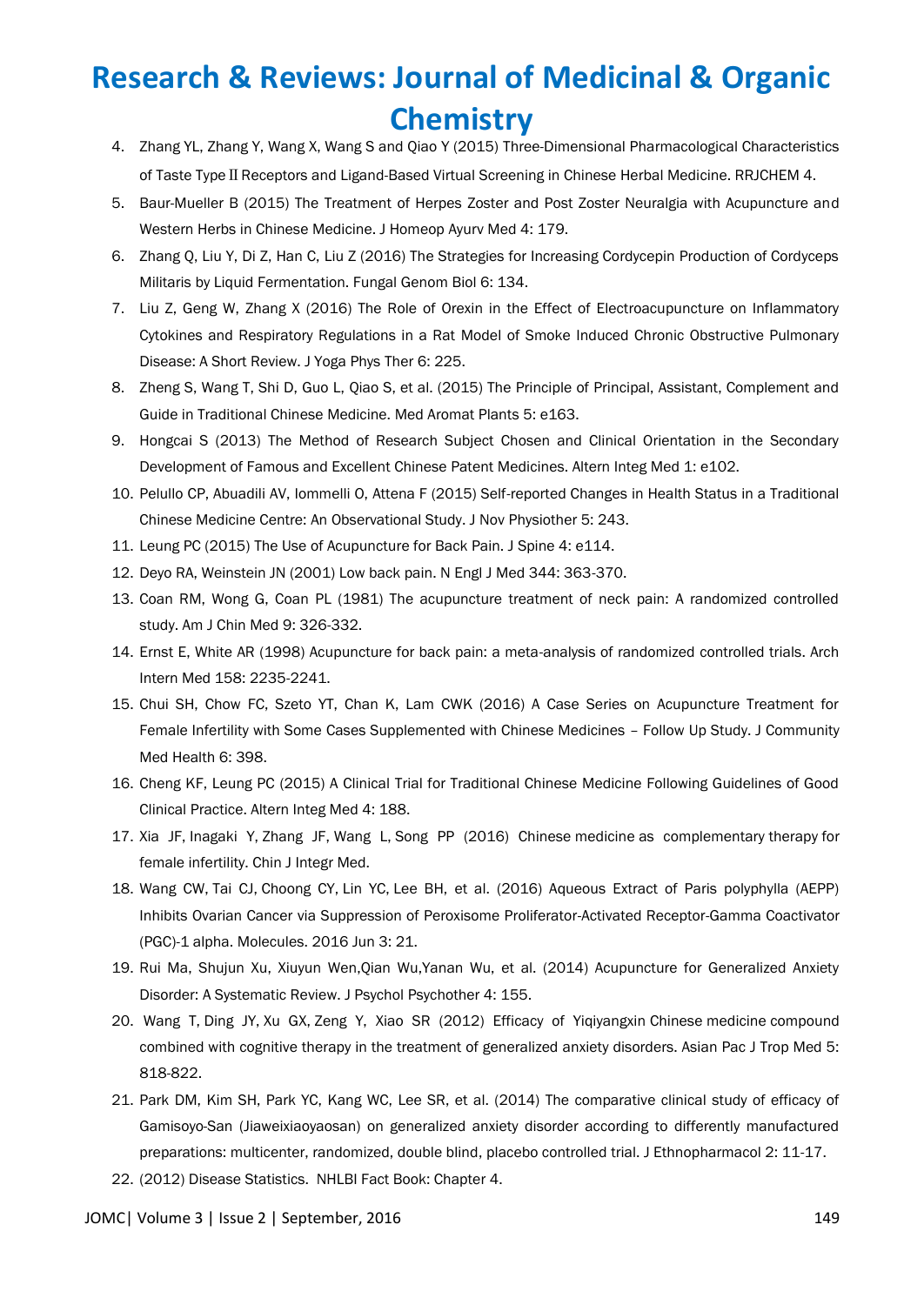- 23. Wang L, Pan H, Wang Z, Cao Z, Qian J, et al. (2015) Additive Effect of Moxibustion Therapy and Treadmill Exercise as a Treatment for Intermittent Claudication Associated with Peripheral Arterial Disease. J Clin Exp Cardiolog 6: 381.
- 24. Hamburg NM, Balady GJ (2011) Exercise rehabilitation in peripheral artery disease: functional impact and mechanisms of benefits. Circulation 123: 87-97.
- 25. Ji M, Wang L, Jiang J, Zhou X, Ma M, et al. (2013) Effect of Warming Moxibustion on Aortic Morphology and Inflammatory Response of Vascular Endothelial Cells in Hyperlipemia Rats. Lishizhen Medicine and Materia Medica Research 7: 1783-1786.
- 26. Chang X, Liu M, Yan J, Shouxiang Y, Zenghui Y, et al. (2013) Research on Mechanisms and Principles of Warm-unblock and Warm-tonic Effects on Moxibustion. World Journal of Traditional Chinese Medicine 8: 875-879.
- 27. Li H, Zhang C, Fan R, Hua S, Xie H, et al. (2016) The effects of Chuanxiong on the pharmacokinetics of warfarin in rats after biliary drainage. J Ethnopharmacol: 193: 117-124.
- 28. An Y, Wu X, Wang R (2012) Pharmaceutical Development of Medicinal Plants-Benefit or Challenge to Conservation of Wild Resources. Med Aromat Plants 1:e124.
- 29. Liu Y, Pan G, Wang X, Andre N, Peng Wang, et al. (2015) Rapid and systematic identification of indole alkaloids in Uncaria rhynchophylla by UPLC-Q-TOF-MS. JPRPC 3.
- 30. Zheng S, Wang T, Shi D, Guo L, Qiao S (2015) Processing of Traditional Chinese Herbal Drugs-the Science of the Application of Chinese Traditional Medicine. Med Aromat Plants 4: e162.
- 31. Wang H, Chen X, Li T, Xu J, Ma Y (2016) A myrsinol diterpene isolated from a traditional herbal medicine, LANGDU reverses multidrug resistance in breast cancer cells. J Ethnopharmacol 194: 1-5.
- 32. Xin-Mei C, Chang-Zheng Z, Xiao-Ping Z (2012) New Progress on the Pharmacological and Pharmacokinetical Study of Ginsenoside Rg3. J Drug Metabol Toxicol 3:114.
- 33. Sun BS, Zhang M, Liu LL (2010) Melanoma cell apoptosis induced with Rg3. Chin J Lab Diagn 14: 526- 527.
- 34. Chang YP, Wu YZ, Li PY (2000) Experimental observation on the therapy of herpes simplex virus keratitis with G-Rg3. J Norman Bethune Univ Med Sci 26: 134-136.
- 35. Wang YH, Lou DW, Yu XY (2010) Recent advances in pharmacological effects of ginseng. J JiLin Nstnute Chemical Tech 27: 38-41.
- 36. Li J, Sun GZ, Lin HS, Pei YX, Qi X, et al. (2008) The herb medicine formula "Yang Wei Kang Liu" improves the survival of late stage gastric cancer patients and induces the apoptosis of human gastric cancer cell line through Fas/Fas ligand and Bax/Bcl-2 pathways. Int Immunopharmacol 8: 1196-1206.
- 37. Hu B, Du Q, Shen KP, Xu L (2012) Principles and Scientific Basis of Traditional Chinese Medicine in Cancer Treatment. J Bioanal Biomed S6: 005.
- 38. Liu H, Li B, Jiang P, Zhong Y, Zhang D, et al. (2016) Anti-diabetes and Anti-inflammatory Activities of Phenolic Glycosides from Liparis odorata. Med chem (Los Angeles) 6: 500-505.
- 39. Li B, Liu HD, Zhang DM, Lai XW, Liu B, et al. (2014) Three new bioactive phenolic glycosides from Liparisodorata. Nat Prod Res 28: 522-529.
- 40. Miyase T, Kuroyanagi M, Noro T, Ueno A, Fukushima S (1985) Studies on sesquiterpenes from Macroclinidium trilobum Makino II. Chem Pharm Bull 33: 4445-4450.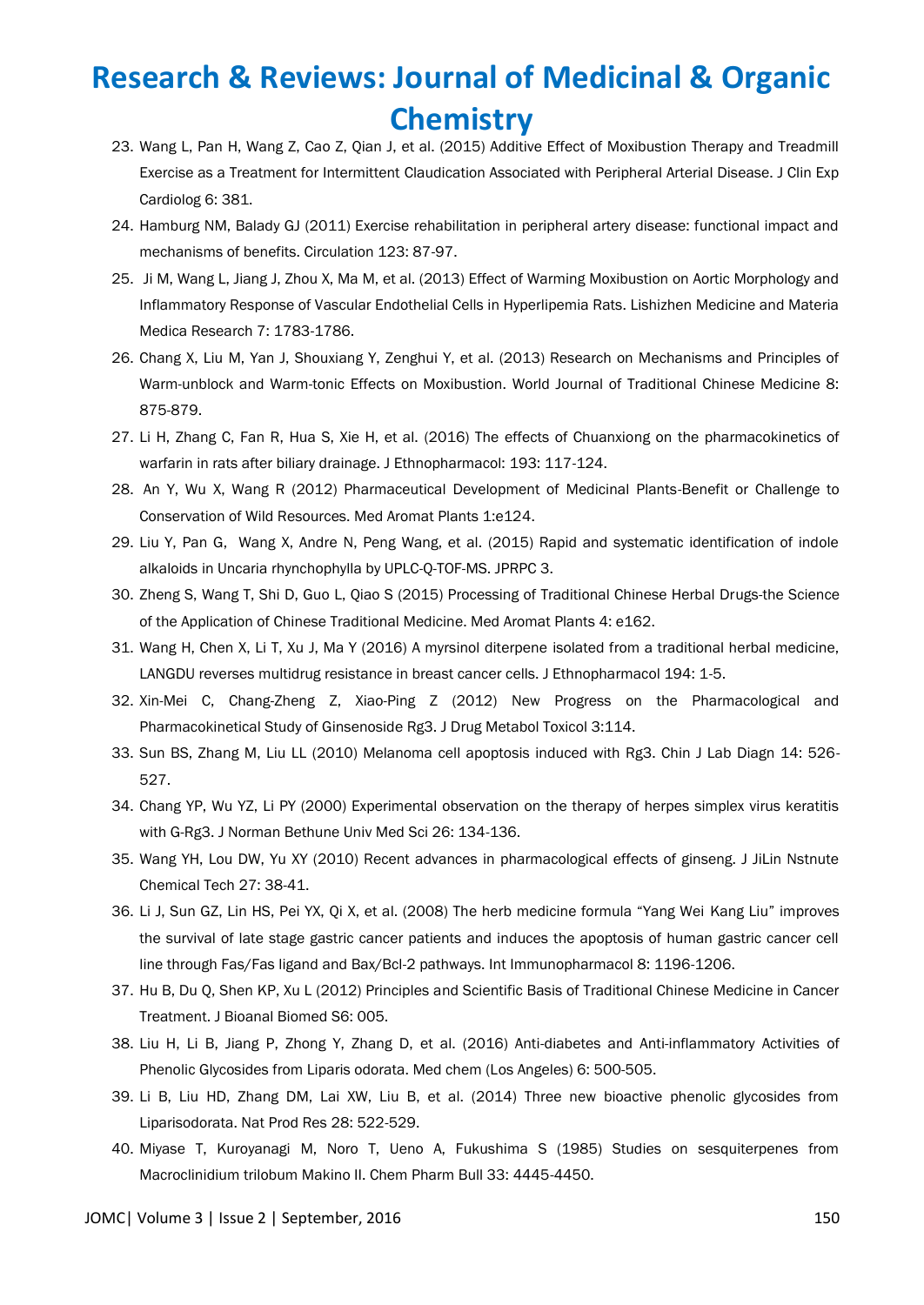- 41. Li JJ, Jiang JF, Jiang Y, Wu X (2015) Anti-Inflammatory Effects of Moxibustion on Mice with Adjuvant Arthritis: Role of TRPV1. Altern Integr Med 4: 199.
- 42. Ji MY, Wang LL, Jiang JF, Zhou XY, Ma MY (2013) Effect of warming moxibustion on oxidative stressinflmmatory response in rats with hyperlipemia. China Journal of Traditional Chinese Medicine and Pharmacy 28: 2301-2304.
- 43. Zhiming Fu, Liu Y, Zhang Q (2016) A Potent Pharmacological Mushroom: Pleurotus eryngii. Fungal Genom Biol 6: 139.
- 44. Xue Z, Li J, Cheng A, Yu W, Zhang Z, et al. (2015) Structure identification of triterpene from the mushroom Pleurotus eryngii with inhibitory effects against breast cancer. Plant Foods Hum Nutr 70: 291-296.
- 45. Wang H, Ng TB (2001) Pleureryn, a novel protease from fresh fruiting bodies of the edible mushroom Pleurotus eryngii . Biochem Biophys Res Commun 289: 750-755.
- 46. Yang QT, Jong SC, Li XY, Zhou JX, Chen RT, et al. (1992) Antitumor and immunomodulating activities of the polysaccharopeptied-peptied (PSP) of Coriolus versicolor . J Immunol Immunopharmacol 12: 29-34.
- 47. Liu Z, Zhao Y (2015) Application and Prospect of Music Therapy in Rehabilitation of Cerebral Palsy. J Biodivers Endanger Species 3: e107.
- 48. Feng SQ, Liu ZH (2012) Journal of Changchun University of Traditional Chinese Medicine 4: 142.
- 49. Li YS, Jin BX, Yan XL (2013) Observation in music therapy on relaxing children with cerebral palsy when having moxibustion. Journal of Pediatrics of Traditional Chinese Medicine 9: 34-36.
- 50. Li ZL, Liu ZH, Zhao Y (2014) A study of music therapy on behavior and mood of children with cerebral palsy. Clinical Journal of Chinese Medicine 6: 34-36.
- 51. An Pan, Lucas M, Sun Q, van Dam RM, Franco OH, et al. (2010) Bidirectional Association between Depression and Type 2 Diabetes in Women. Arch Intern Med 170: 1884-1891.
- 52. Tang X, Tang Z, Zu Y, Fang W, Chen Q (2016) A Randomized Controlled Clinical Trial on the Treatment of Type 2 Diabetes with Depression by Wu Ling Capsule. J Clin Trials 6: 273.
- 53. Lustman PJ, Griffith LS, Freedland KE, Kissel SS, Clouse RE (1998) Cognitive behavior therapy for depression in type 2 diabetes: a randomized controlled trial. Ann Intern Med 129: 613-621.
- 54. Anderson RJ, Freedland KE, Clouse RE, Lustman PJ (2001) The Prevalence of Comorbid Depression in Adults with Diabetes A metaanalysis. Diabetes Care 24: 1069-1078.
- 55. Kang X, Liang C, Jin G, Zhang X, Gong Z, et al. (2015) Effects of Zuogui Wan and Yougui Wan on the Expression of Learning and Memory-related Signal Transduction Molecules. Altern Integr Med 4: 196.
- 56. Dai WW, Jin GQ, Zhang XL (2004) Effects of kidney-tonifying herbs on the glucocorticoid receptor mRNA expression in hippocampal subfields of aging rats. Acta Biochimica et Biophyscia Sinica 36: 163.
- 57. Martinez-Lopez N, Athonvarangkul D, Mishall P, Sahu S, Singh R (2013) Autophagy proteins regulate ERK phosphorylation. Nat Commun 4: 2799.
- 58. Han XD, Li GW, Yu L, Jia HQ, Ye HC, et al. (2016) Herba Swertiae Benefits the Gastrointestinal System In Vivo. Biochem Physiol 5: 201.
- 59. Harvey AL, Edrada-Ebel R, Quinn RJ (2015) The re-emergence of natural products for drug discovery in the genomics era. Nat Rev Drug Discov 14: 111-129.
- 60. Kararli TT (1995) Comparison of the gastrointestinal anatomy, physiology, and biochemistry of humans and commonly used laboratory animals. Biopharm Drug Dispos 16: 351-380.